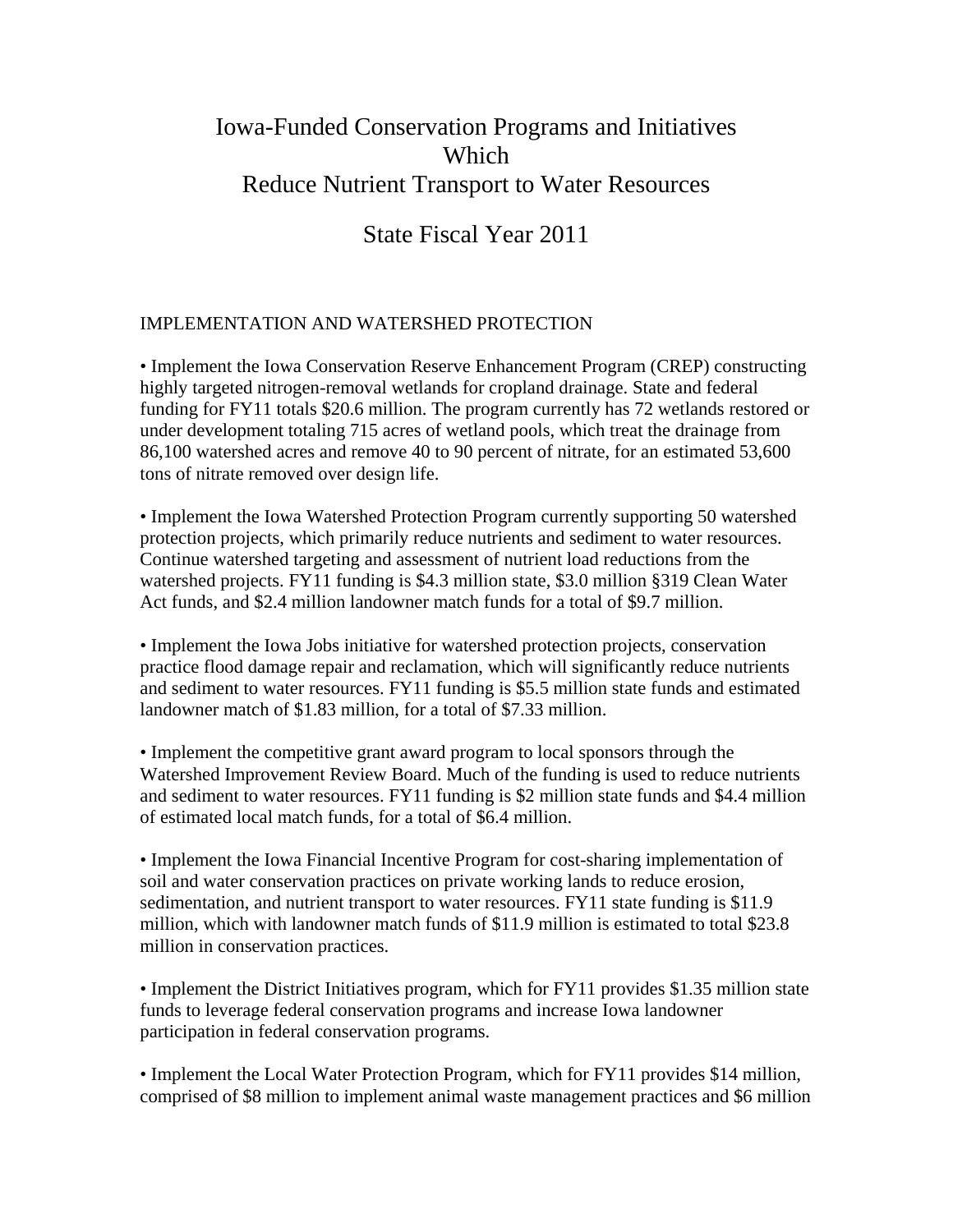for general nonpoint source practices. The program assists landowners with the installation of practices to protect and improve water quality.

• Implement the Resource Enhancement and Protection program which for FY11 provides \$1.3 million for watershed and water quality protection projects, \$1.3 million for cost-sharing management practices for water quality enhancement, and with \$1.1 million landowner match totals \$3.7 million.

• Implement the Watershed Development and Planning Assistance Grant program to assist local watershed project sponsors in the assessment, targeting, and planning of water quality and watershed protection projects. FY11 state funding is \$0.12 million with local match of \$0.04 million for a total of \$0.16 million.

• Provide state personnel support and funding to Iowa's 100 Soil and Water Conservation Districts (SWCDs), which assist implementation of federal, state, and local conservation programs that reduce nutrients and sediment. Federal programs delivered through SWCDs include the Environmental Quality Incentives Program, Wetland Reserve Program, Conservation Security Program, Conservation Reserve Program, Conservation Reserve Enhancement Program, Watershed Protection and Flood Prevention, Conservation Technical Assistance, and Resource Conservation and Development.

#### RESEARCH AND TECHNOLOGY DEVELOPMENT

• Continue the Wetlands, Nutrients and Water Management research initiative with Iowa State University to develop new technologies and improve the targeting and efficiency of water quality management practices. Continue water quality monitoring of research sites evaluating various management practices and monitoring of CREP nitrogen removal wetland field sites. FY11 state funding is \$0.44 million.

• Develop new technology through the EPA Targeted Watershed Grant "Integrated Drainage-Wetland Systems for Reducing Nitrate Loads from Des Moines Lobe Watersheds" with Iowa State University. FY11 federal and state funding is \$0.2 million.

• Continue development of the Iowa Wetland Landscape Systems Initiative for reducing nitrogen and phosphorus to water resources across 6 million acres of croplands targeted for nitrate reduction to water resources. For FY11, implement six (6) initial pilot projects to serve both as demonstrations and as study sites to confirm nutrient reductions and other benefits. Funding for FY11 is \$4.0 million state funds, \$2.0 million for nitrogen removal wetland restoration through Iowa CREP, \$0.4 million + low-interest loan from the state revolving fund for water and wastewater, and \$5.3 million landowner match which totals \$11.7+ million.

• Continue Integrated Farm and Livestock Management program funding of research and demonstrations through Iowa State University on impacts of nutrient management,